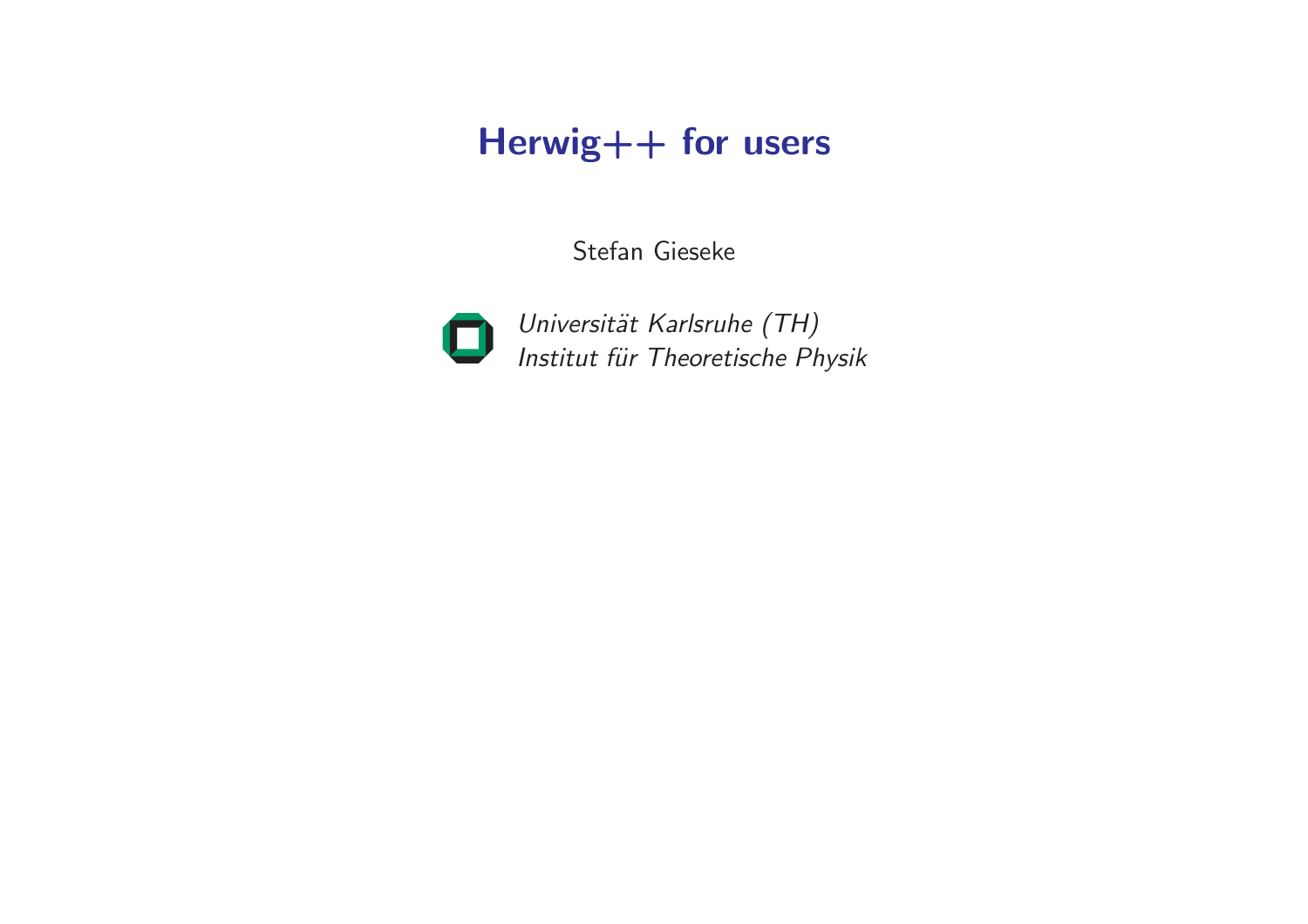pp Event Generator



Full event generator (mainly) for LHC. Underlying event not shown. Physics covered by Leif.

Stefan Gieseke, Terascale Monte Carlo School, DESY Hamburg, 21–24 Apr 2008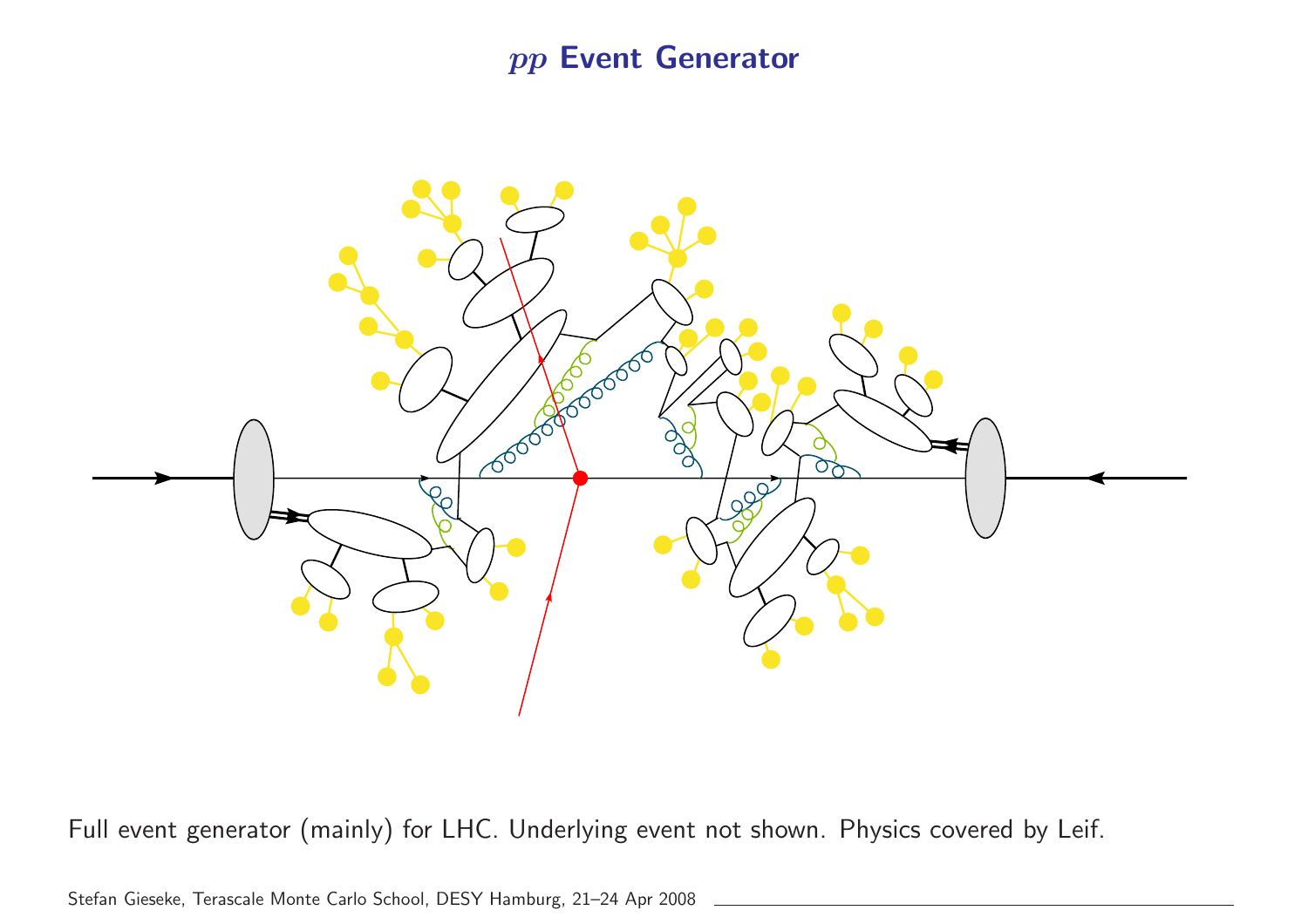### What's inside Herwig++?

- Many useful hard processes available. Mainly  $2 \rightarrow 2$ , SM and BSM (SUSY, extra dimensions). All the rest as well via LH interface.
- Completely new parton shower for IS, FS,  $t$ -decay.
- ME corrections in  $e^+e^- \rightarrow q\bar{q}g$ , DY, t–decay.
- Full  $pp$  simulations possible in Herwig $++$ . Many new features wrt old HERWIG.
- Cluster hadronization.
- Much improved hadronic decayers (including sophisticated  $\tau$  and  $B$  decays!).
- Spin correlations. (talk tomorrow!)
- Photon radiation in decays.
- BSM (mostly MSSM) physics included (from v2.1).
- Multiple Parton Interaction (MPI) underlying event simulation (similar to JIMMY).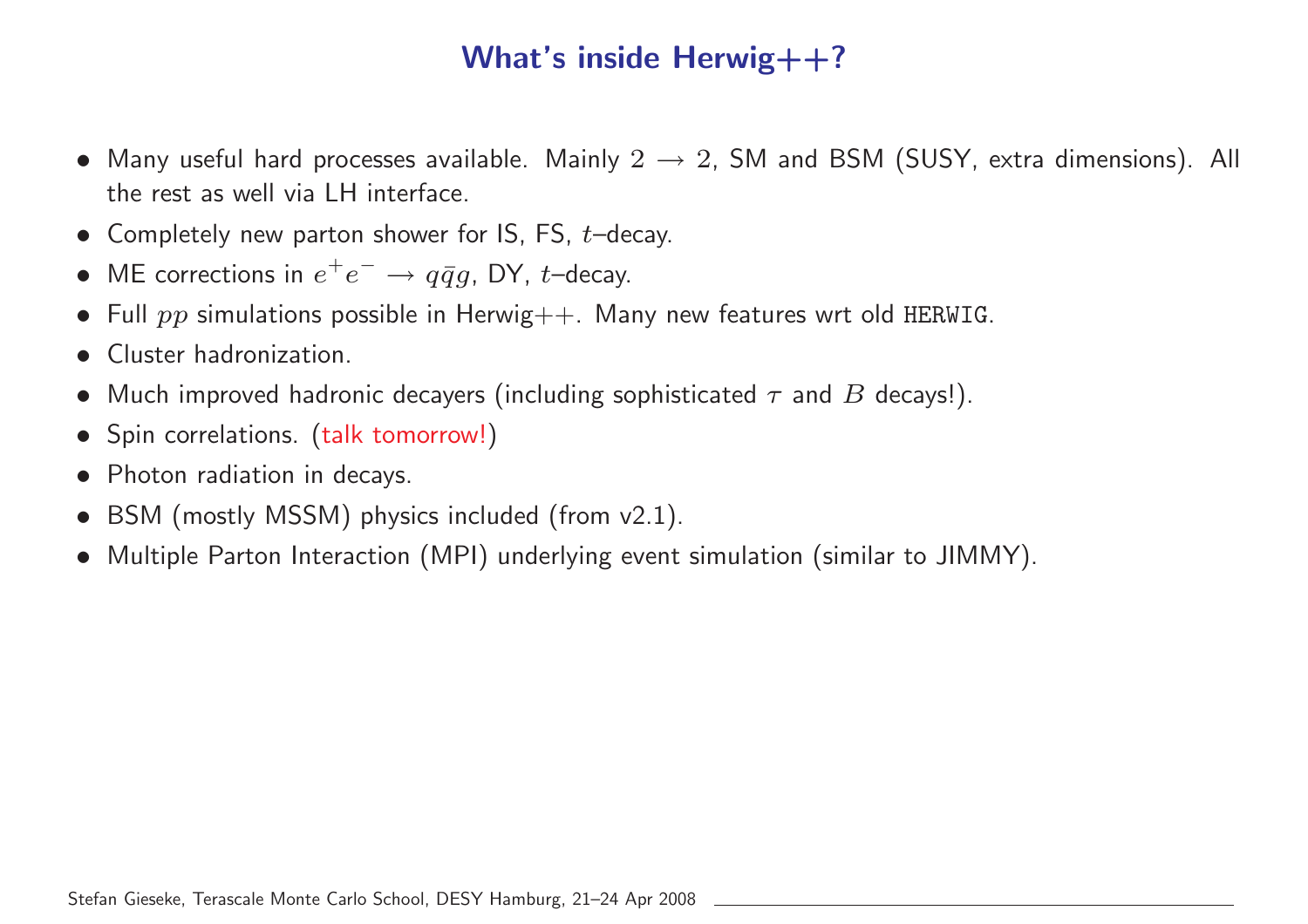News, Wiki, downloads. . .

#### Current version is 2.2.0.

http://projects.hepforge.org/herwig/ mailto: herwig@projects.hepforge.org

Mailing list, user wiki with FAQ, examples, downloads, bug/issue tracker etc. Also in GENSER distribution.

- Need ThePEG, gsl.
- Useful HepMC.
- Builds with autotools.
- ./configure, make, make install.
- Successfully built with gcc's from 3.2.x to 4.2.x
- Also on OS X (intel).

Herwig++ Physics and Manual is out on arXiv:0803.0883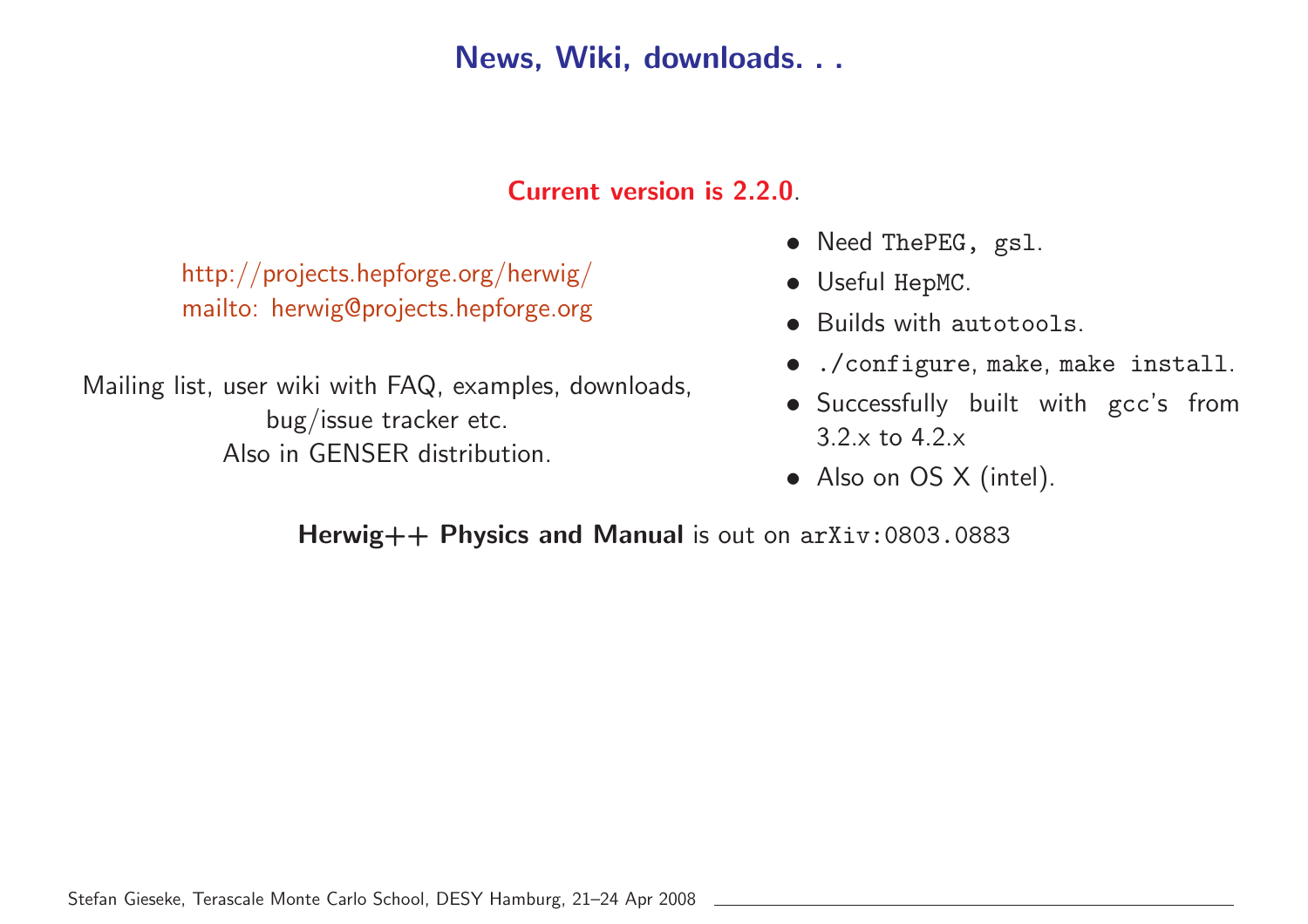### Getting started with Herwig++

Download and install ThePEG, download Herwig++ and

- ./configure --prefix=HERWIGPATH
- make
- (make check)
- make install

You'll get Herwig++ installed in HERWIGPATH. Important for you:

- HERWIGPATH/bin/Herwig++
- HERWIGPATH/share/Herwig++/\*.in
- HERWIGPATH/share/Herwig++/defaults/\*.in

For the example sessions: HERWIGPATH=/afs/desy.de/group/alliance/mcg/public/ MCGenerators/herwig++/2.2.0/i586\_rhel40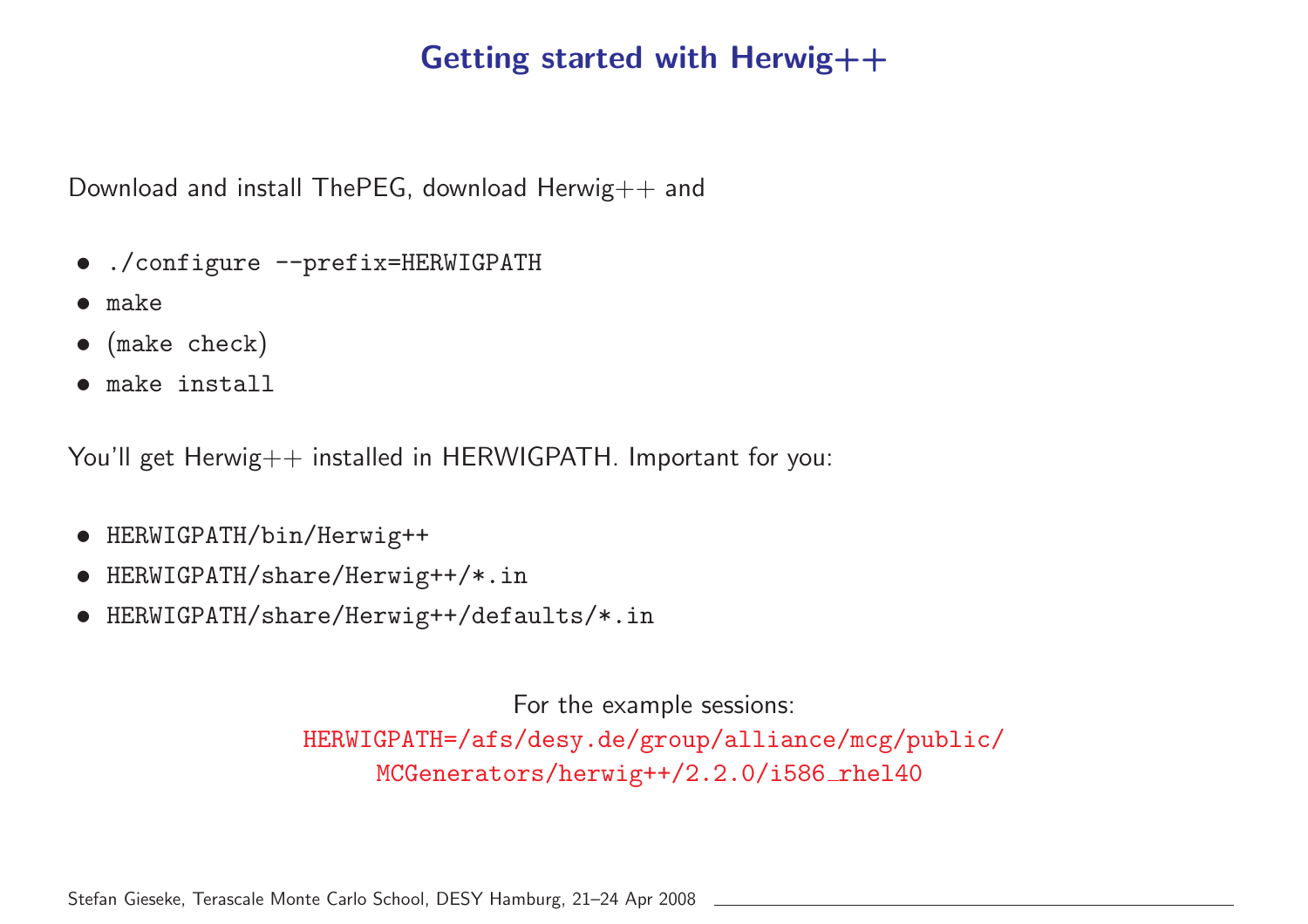# Use of ThePEG

- Herwig++ uses ThePEG (Toolkit for high energy Physics Event Generation).
- Organized as Repository of objects that are loaded from .so libraries. Compiling required only once.
- All required objects for an EventGenerator are
	- setup
	- loaded
	- interfaced
	- supplied with parameters
	- linked to other objects

from configuration files (\*.in).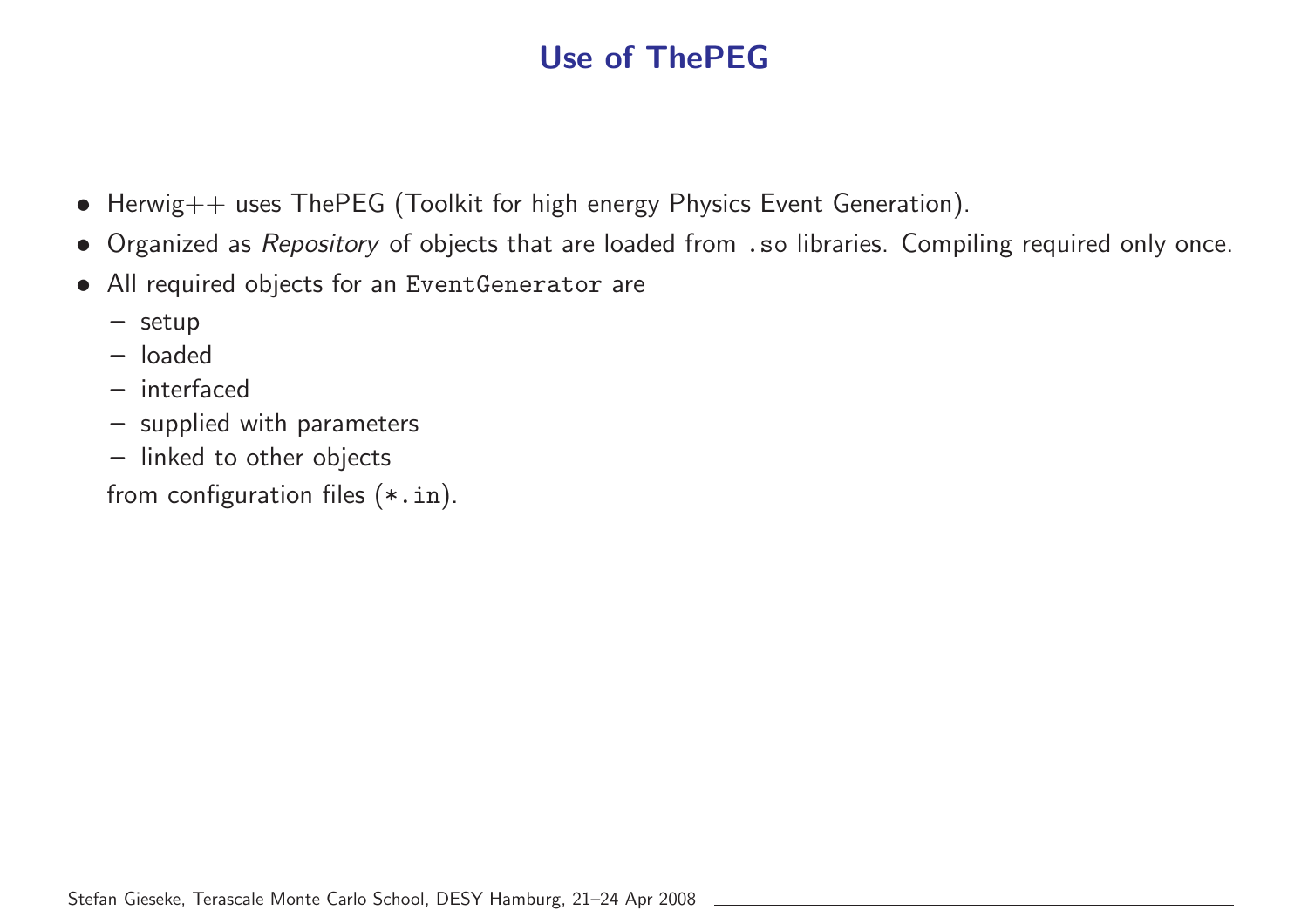### Use of ThePEG

The EventGenerator is run eventually. It has an EventHandler.

The most important objects of the EventHandler are

- Beam/collider information
- SubProcessHandler
- CascadeHandler
- HadronizationHandler
- DecayHandler
- AnalysisHandler(s)

(Guess what these are for :-)

In addition the Repository contains information about Particle data and Decayers.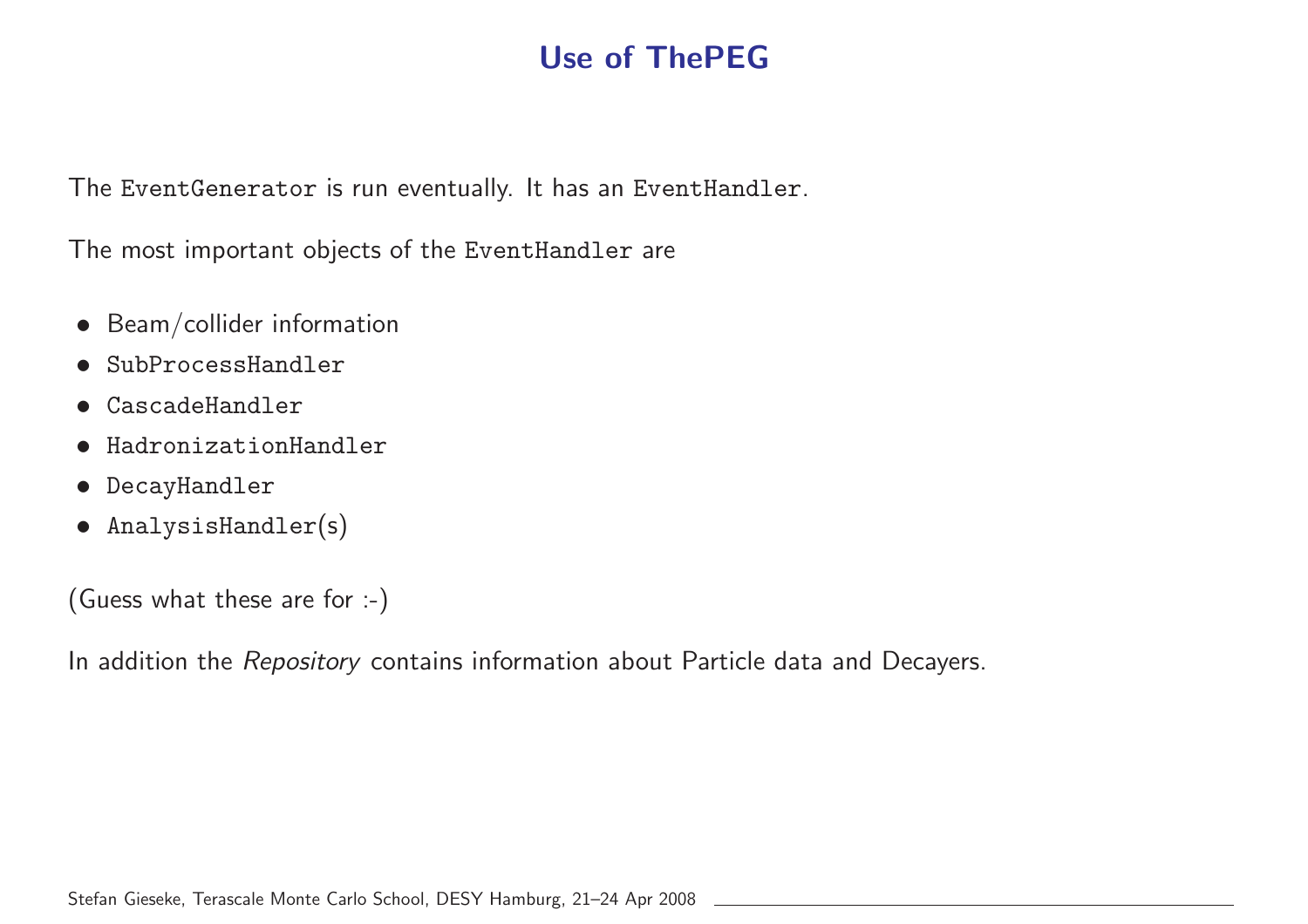### First steps

• Upon make install we create a Repository file HerwigDefaults.rpo from the main configuration file

#### HERWIGPATH/share/Herwig++/defaults/HerwigDefaults.in

which reads in other files with some meaningful name, e.g. quarks.in, Shower.in etc.

This is always used when you run Herwig $++$ . You could create a new one in your working directory with

\$ ./Herwig++ init

(By default, the default Repository is read from <sup>a</sup> default location.)

- Copy <sup>a</sup> collider specific configuration file from HERWIGPATH/share/Herwig++/defaults, e.g. LHC.in to your working directory.
	- \$ ./Herwig++ read LHC.in

will read the settings and create a run file LHC. run out of it.

- Run some events!
	- \$ ./Herwig++ run LHC.run -N <sup>100</sup>

Find some results about your run in LHC. log and LHC. out.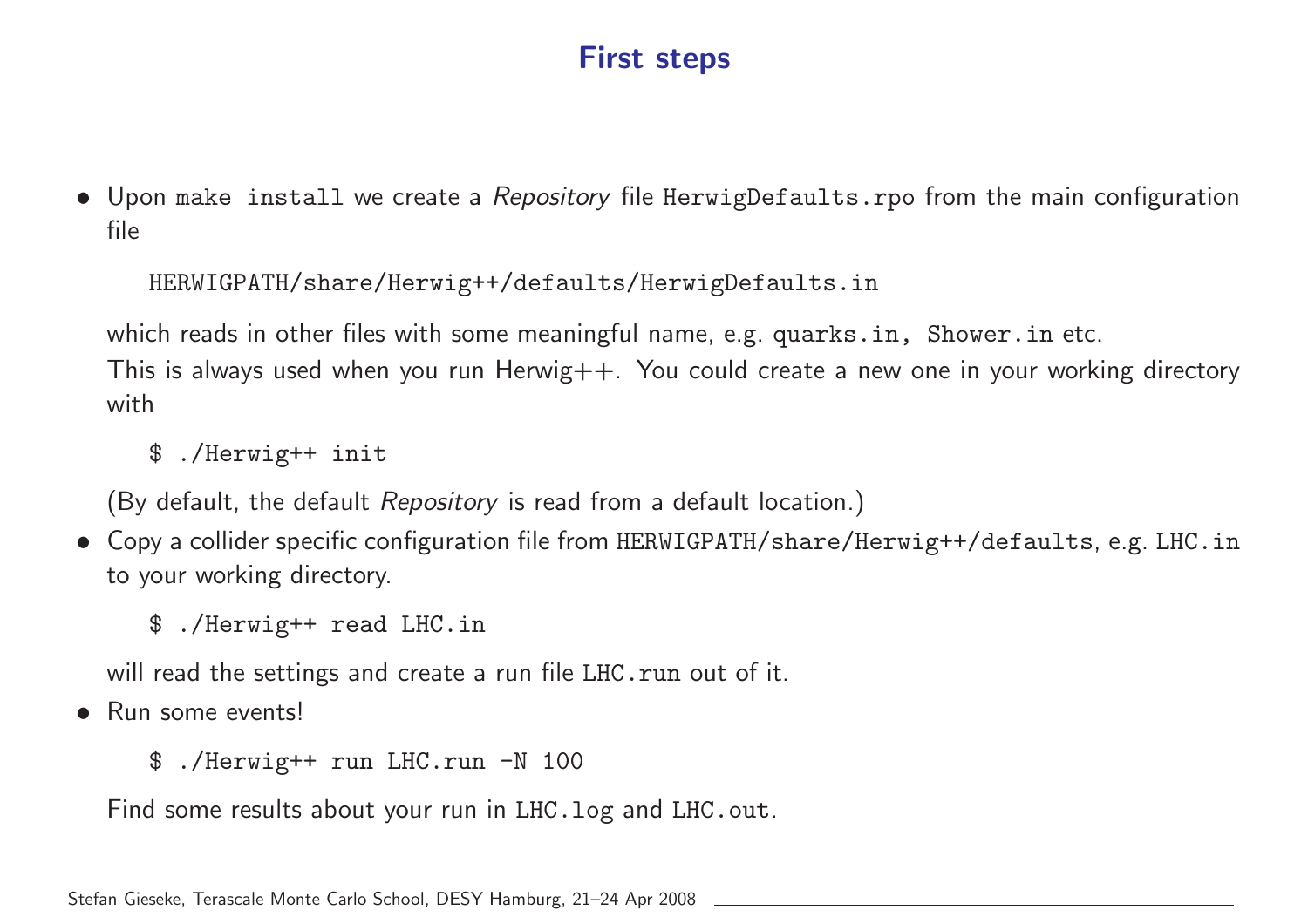### Sample output

| Step 1          |                                    |  |  |                |                                                     |                |                                              |             |         |
|-----------------|------------------------------------|--|--|----------------|-----------------------------------------------------|----------------|----------------------------------------------|-------------|---------|
|                 | --- intermediates:                 |  |  |                |                                                     |                |                                              |             |         |
| 3               | $g_{\parallel}$                    |  |  |                | 21 [31] $(5,6)$ $\{+1,-2\}$                         |                |                                              |             |         |
|                 |                                    |  |  |                | 0.000                                               |                | $-0.000$ 177.989                             | 177.989     | 0.000   |
| 4               | $\mathbf{g}$                       |  |  |                | $21 [50] (7) \{+2,-3\}$                             |                |                                              |             |         |
|                 |                                    |  |  |                |                                                     |                | $0.000$ 0.000 -497.245 497.245               |             | 0.000   |
| 5               | tbar                               |  |  |                | $-6$ [3] (7) $\{-2\}$                               |                |                                              |             |         |
|                 |                                    |  |  |                |                                                     |                | $209.598 -25.943$ $205.493 -97.159 -278.194$ |             |         |
| final:          |                                    |  |  |                |                                                     |                |                                              |             |         |
| 6               | $\mathbf t$                        |  |  |                | $6\begin{bmatrix} 3 \end{bmatrix}$ (53) >8 $\{+1\}$ |                |                                              |             |         |
|                 |                                    |  |  |                |                                                     |                | $-209.598$ 25.943 $-27.504$ 275.148          |             | 174.200 |
| $\overline{7}$  | $-6$ [4,5] (52) 9> {-3}<br>tbar    |  |  |                |                                                     |                |                                              |             |         |
|                 |                                    |  |  |                |                                                     |                | 209.598 -25.943 -291.752 400.086 174.200     |             |         |
| 8               | Rem: $p+$ 82 [1] (98) 6>>9 {+2,-1} |  |  |                |                                                     |                |                                              |             |         |
|                 |                                    |  |  |                |                                                     |                | $0.000$ 0.000 6822.011 6822.011 0.926        |             |         |
| 9               | $Rem: p+$                          |  |  |                | $82$ [2] (99) $8>>7$ {+3,-2}                        |                |                                              |             |         |
|                 |                                    |  |  |                |                                                     |                | $-0.000$ 0.000 $-6502.755$ 6502.755 0.904    |             |         |
| Sum of momenta: |                                    |  |  | $\overline{0}$ | $\overline{0}$                                      | $\overline{O}$ | 1.4e+04                                      | $1.4e + 04$ |         |

Stefan Gieseke, Terascale Monte Carlo School, DESY Hamburg, 21–24 Apr 2008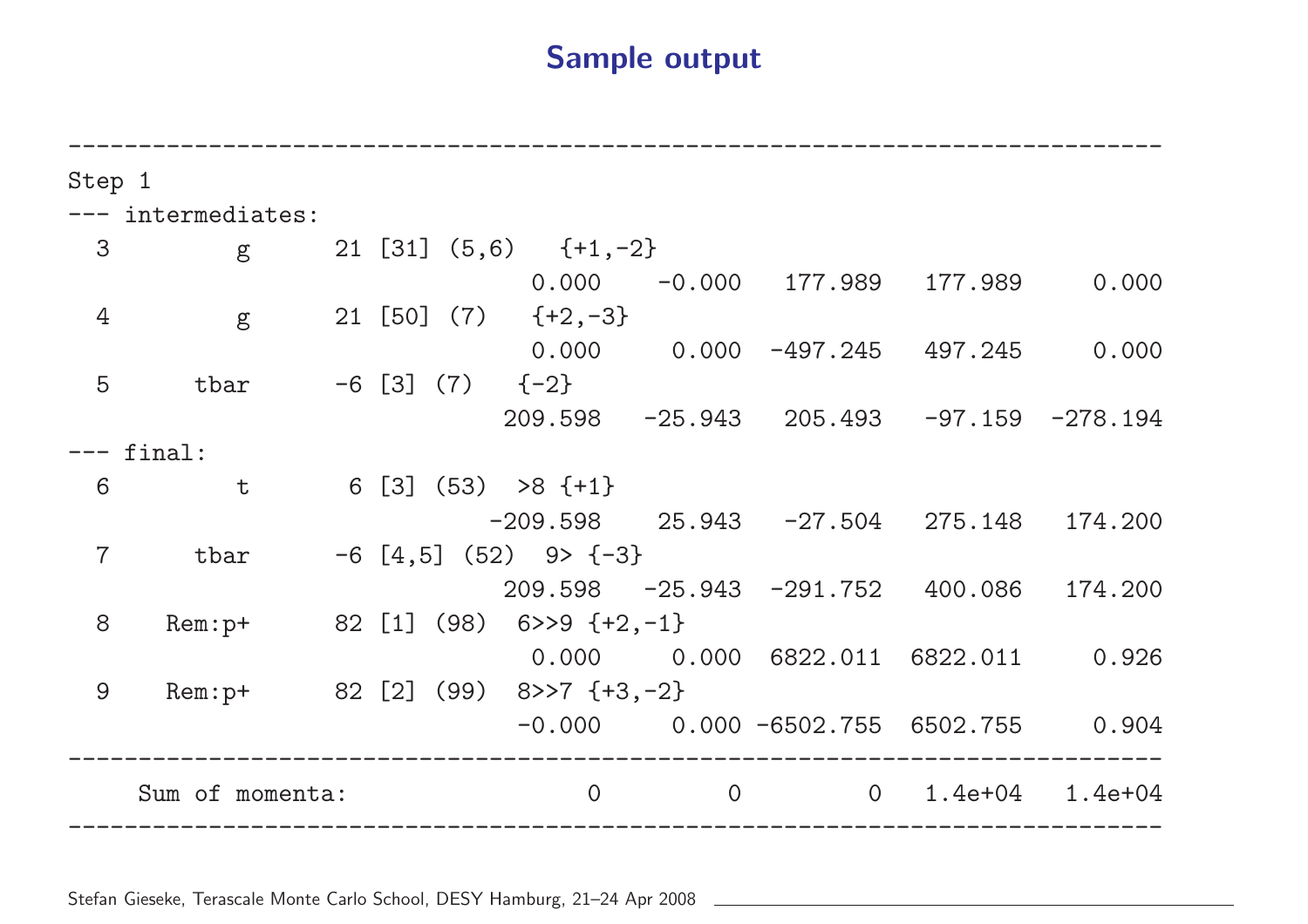### Get more familiar

- Look at HERWIGPATH/share/defaults/HerwigDefaults.in. It contains <sup>a</sup> lot of useful comments.
- Taking e.g. LHC.in as <sup>a</sup> template, create your own file myrun.in. Only modify defaults within this file!
- Look into the original files for hints towards the names of parameters and switches. Full documentation via class headers or doxygen

http://projects.hepforge.org/herwig/doxygen/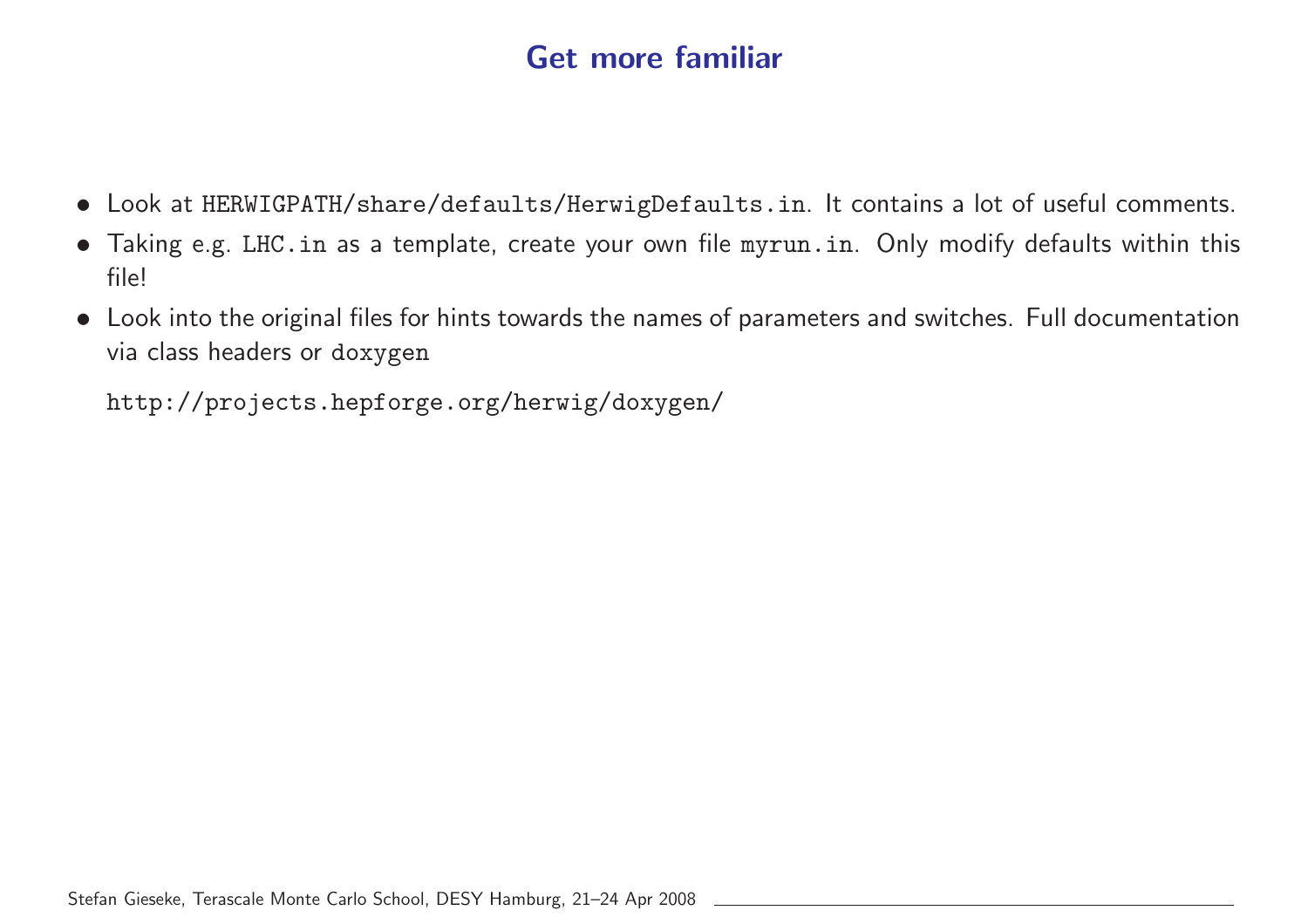### Some first modifications

• Choose  $t\bar{t}$  Matrixelement:

cd /Herwig/MatrixElements insert SimpleQCD:MatrixElements[0] MEHeavyQuark

• Switch off Hadronization/Hadronic Decays/Multiple Interactions by setting the specific StepHandler to NULL

cd /Herwig/EventHandlers set LHCHandler:HadronizationHandler NULL set LHCHandler:DecayHandler NULL set /Herwig/Shower/ShowerHandler:MPI No

• Switch on/off initial and final state parton showers with Yes/No

cd /Herwig/Shower set SplittingGenerator:ISR Yes set SplittingGenerator:FSR Yes

Stefan Gieseke, Terascale Monte Carlo School, DESY Hamburg, 21–24 Apr 2008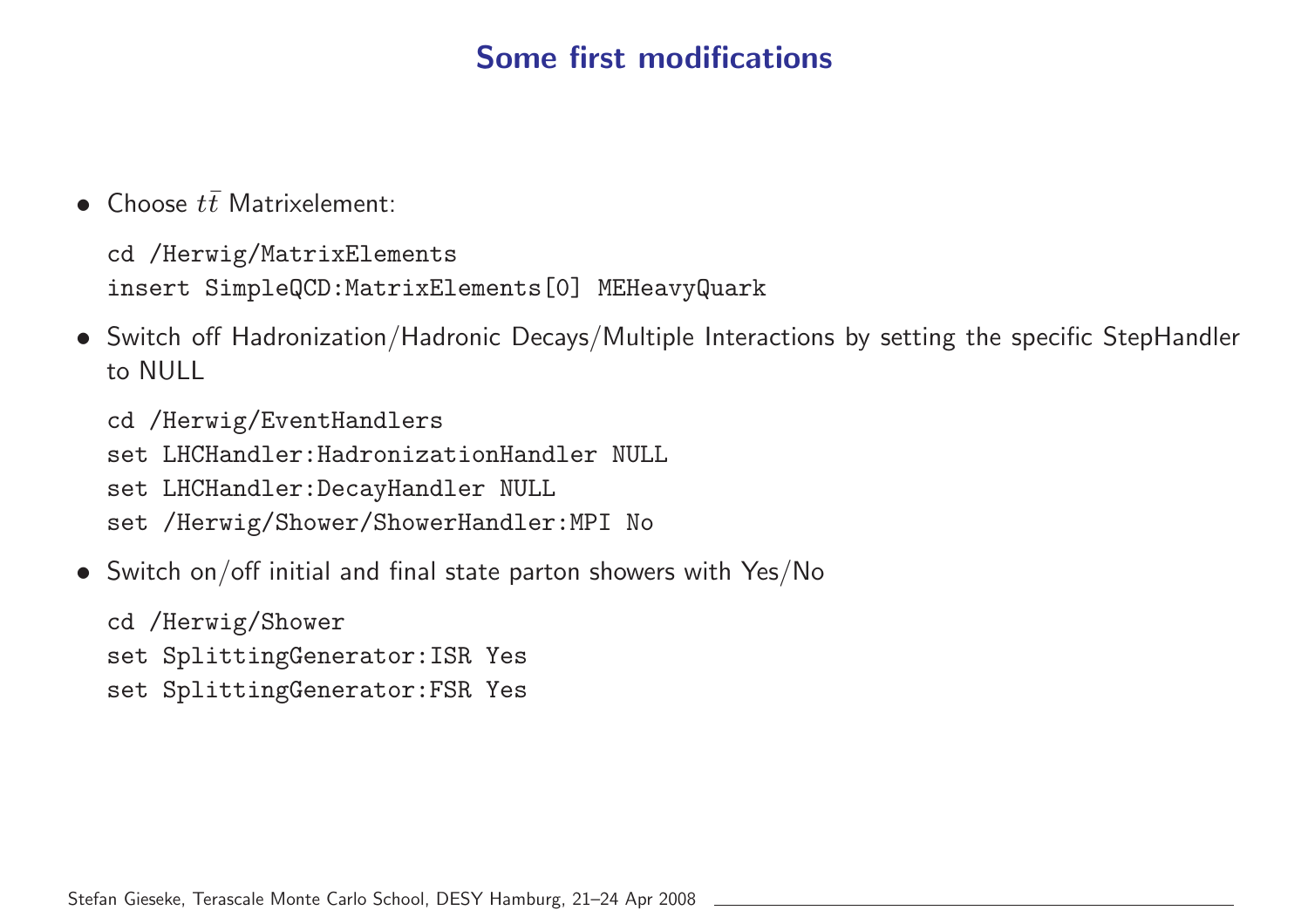# HepMC output

• Insert the AnalysisHandler for writing HepMC output:

cd /Herwig/Generators # erase LHCGenerator:AnalysisHandlers 0 Basics insert LHCGenerator:AnalysisHandlers <sup>0</sup> /Herwig/Analysis/HepMCFile

• Select output format, some useful switches.

cd /Herwig/Analysis/ set HepMCFile:Format 1 set HepMCFile:PrintEvent 1000000 set HepMCFile:Filename myfile.hepmc set HepMCFile:Units GeV\_mm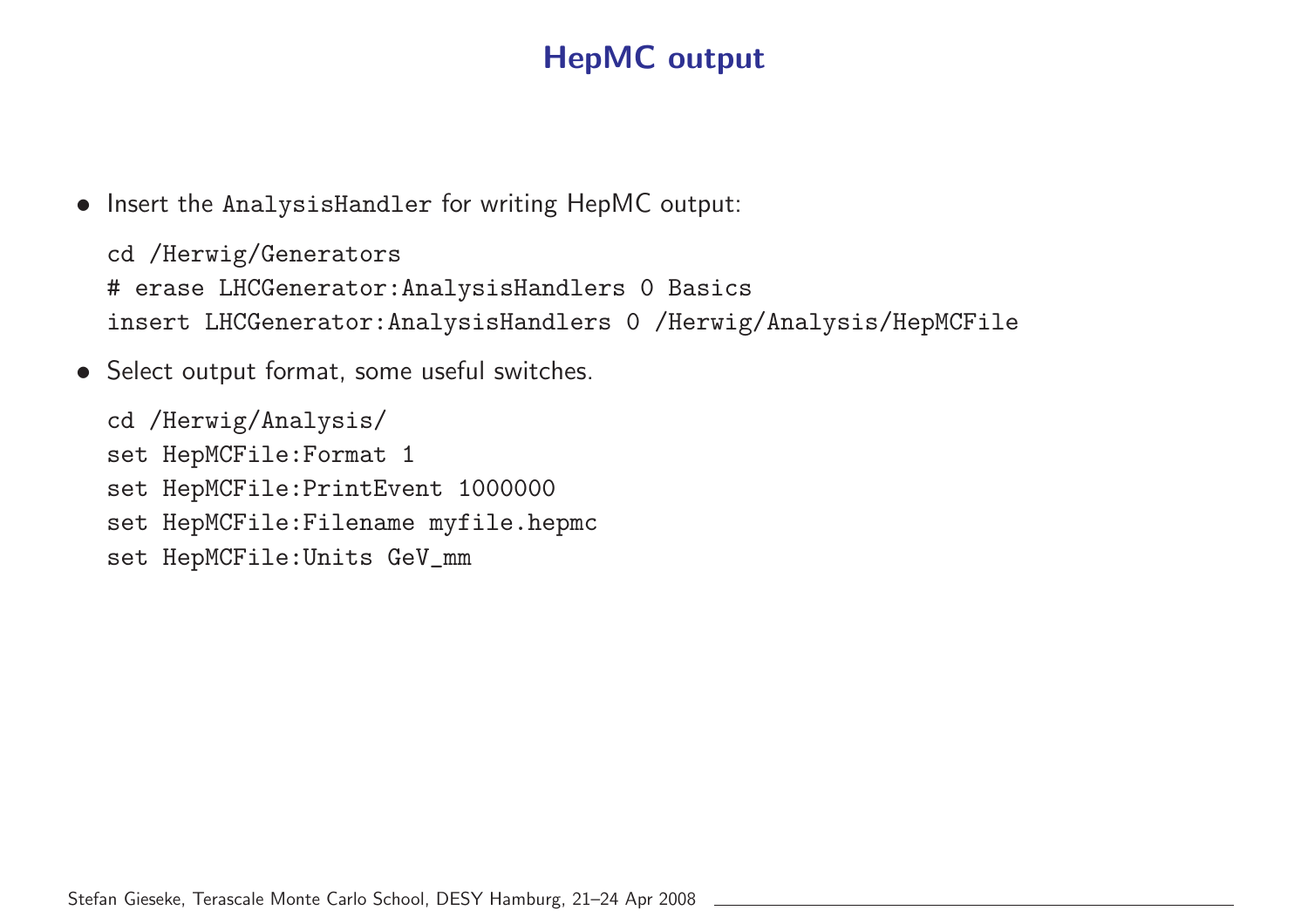### Schematic event view

cd /Herwig/Generators insert LHCGenerator:AnalysisHandlers <sup>0</sup> /Herwig/Analysis/Plot

This will write <sup>a</sup> file myrun-Plot-1.dot which you can process with

\$ dot -Tsvg myrun-Plot-1.dot <sup>&</sup>gt; plot.svg

to <sup>g</sup>ive you <sup>a</sup> svg schematic display of the first event (see manpage for different output formats).